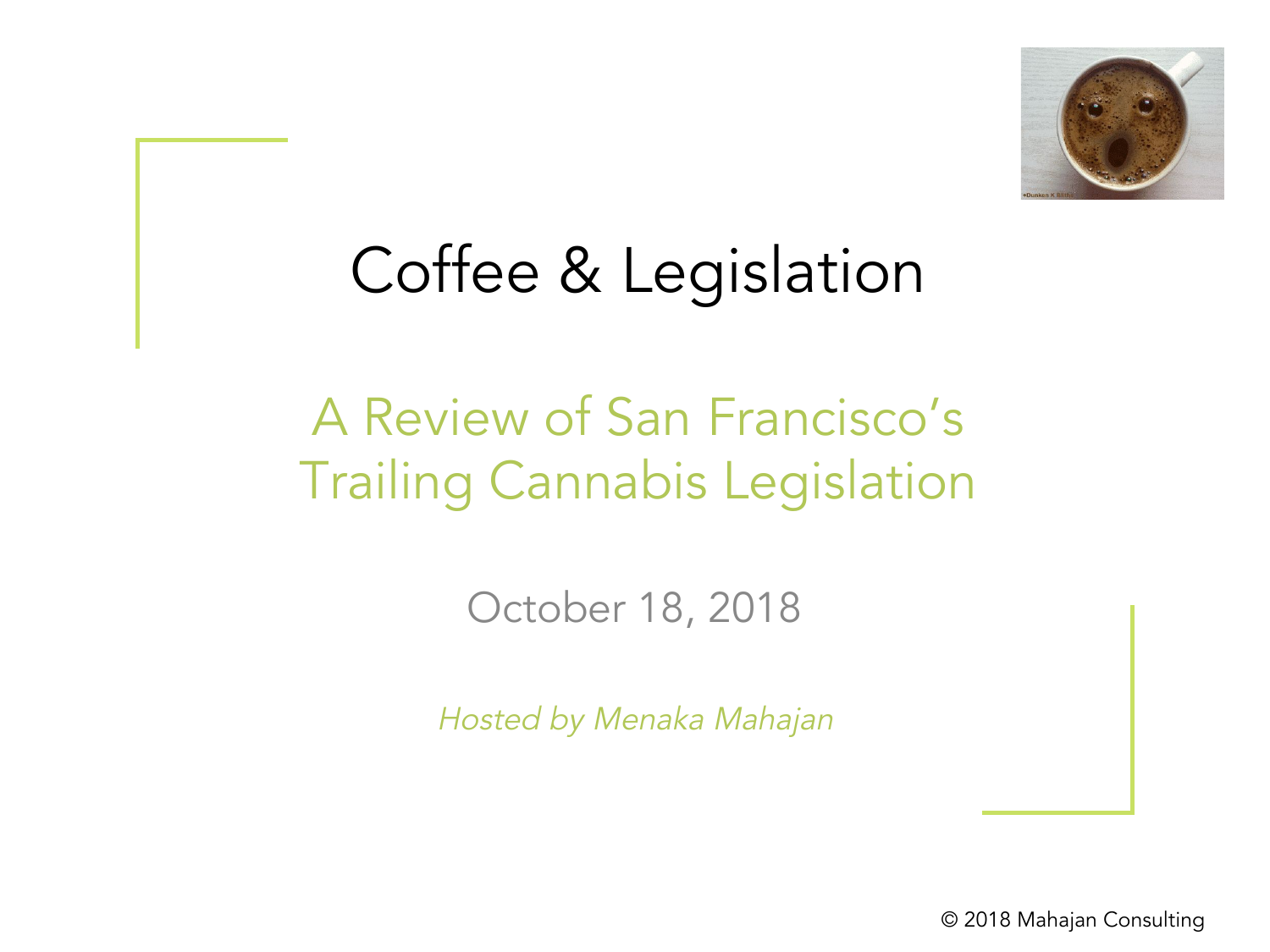## Intro & Outline

- Good morning stretch & greetings
- What we will & what we won't do on this call
- Accompanying documents

### **Outline**

- Review highlights of trailing legislation
	- Sections cited from Police Code unless otherwise noted
- Discussion
- **Next Steps**
- Announcements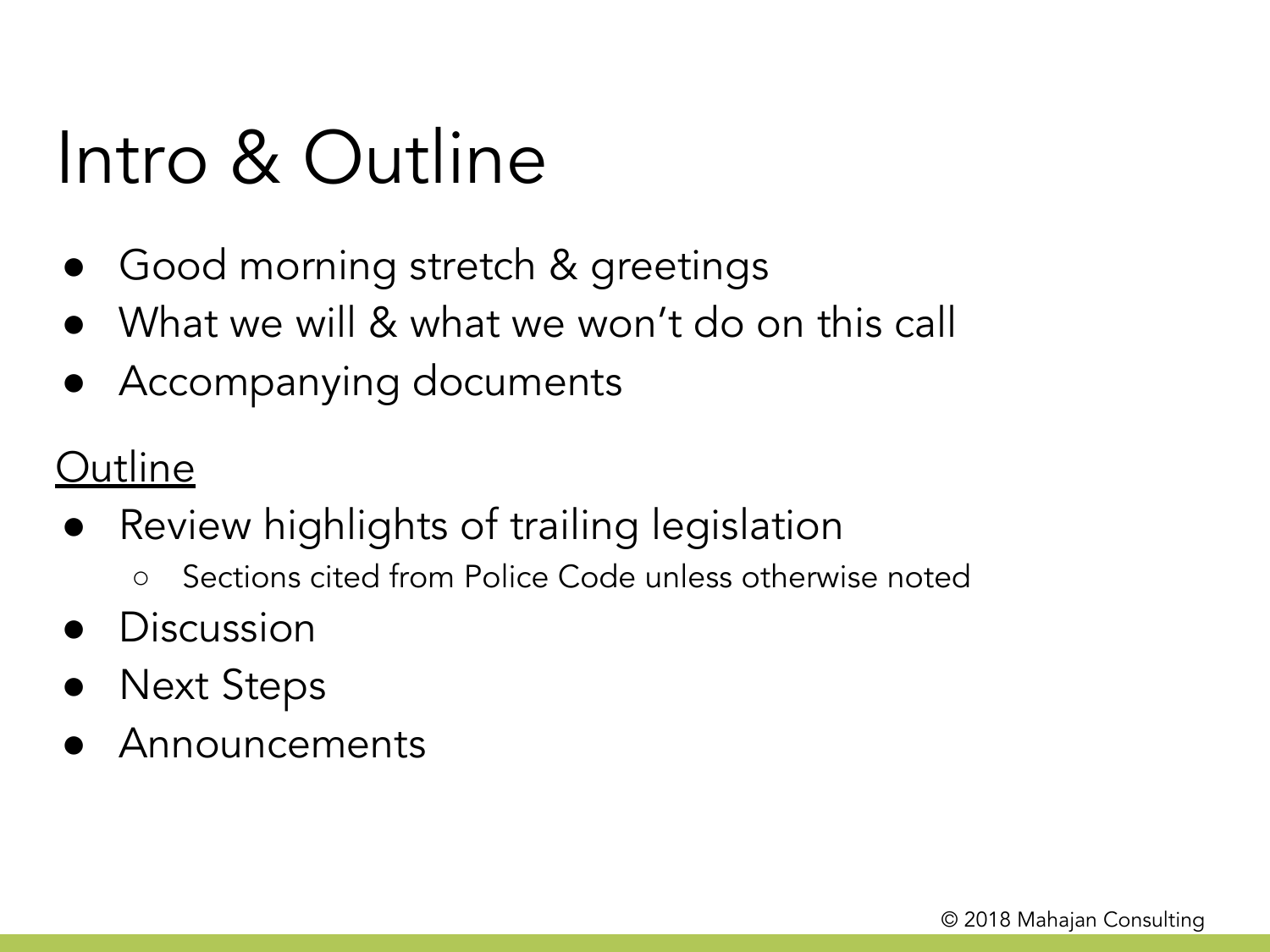# Acronyms

- BOS SF Board of Supervisors
- CUA Compassionate Use Act of 1996
- EA Equity Applicant
- EI Equity Incubator
- EO Equity Operator
- MCD Medical Cannabis Dispensary
- OOC Office of Cannabis
- PECO Pre-Existing Conforming Operator
- PENCO Pre-Existing Non-Conforming Operator
- SFDPH San Francisco Department of Public Health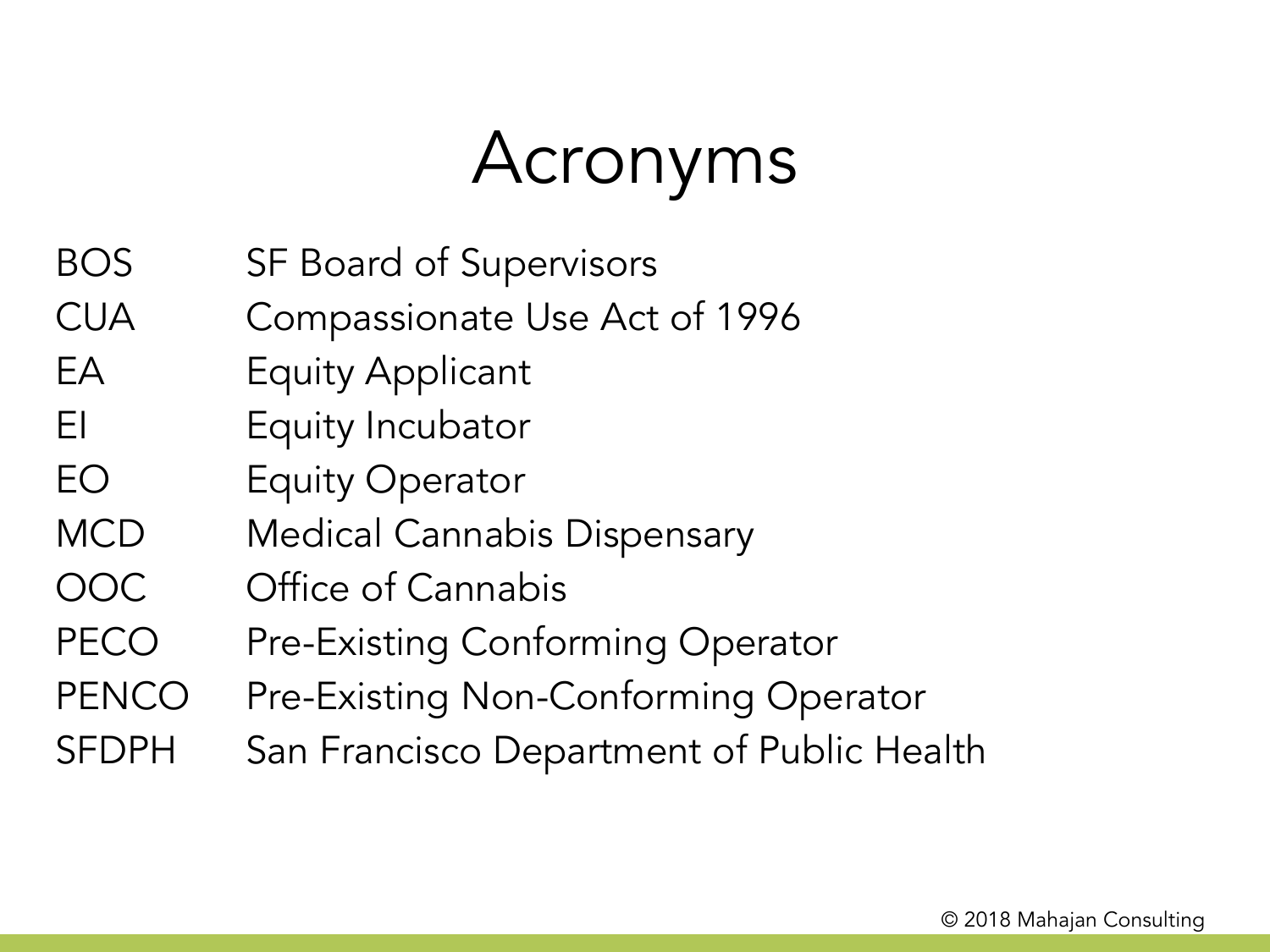# Temporary Permits

- Temporary Permits
	- 120-day permit extensions
	- Continued through 2019

\*Remember: you must have a temporary state license + local permit by 12/31/18 in order to apply for provisionals.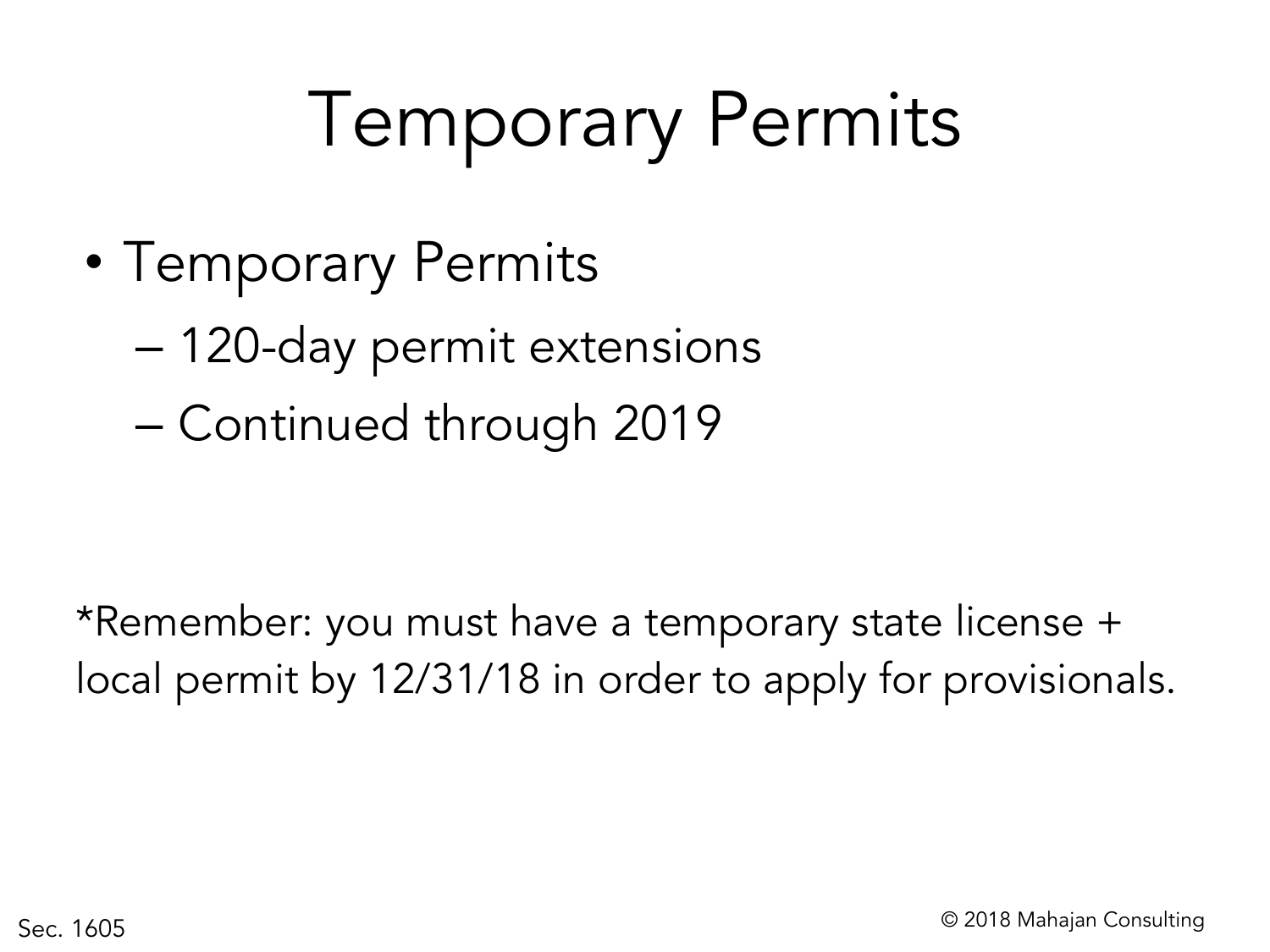# Processing Priority Order

### Current

- 1. Equity Applicant
- 2. Equity Incubator
- 3. CUA-compliant before 9/1/16 (PECOs)
- 4. Committed to providing community benefits
- 5. All others

#### **Proposed**

- 1. Equity Applicant
- 2. Equity Incubator
- 3. Shut down by federal government; PENCOs
- 4. CUA-compliant before 9/1/16 (PECOs)
- 5. Committed to providing community benefits
- 6. All others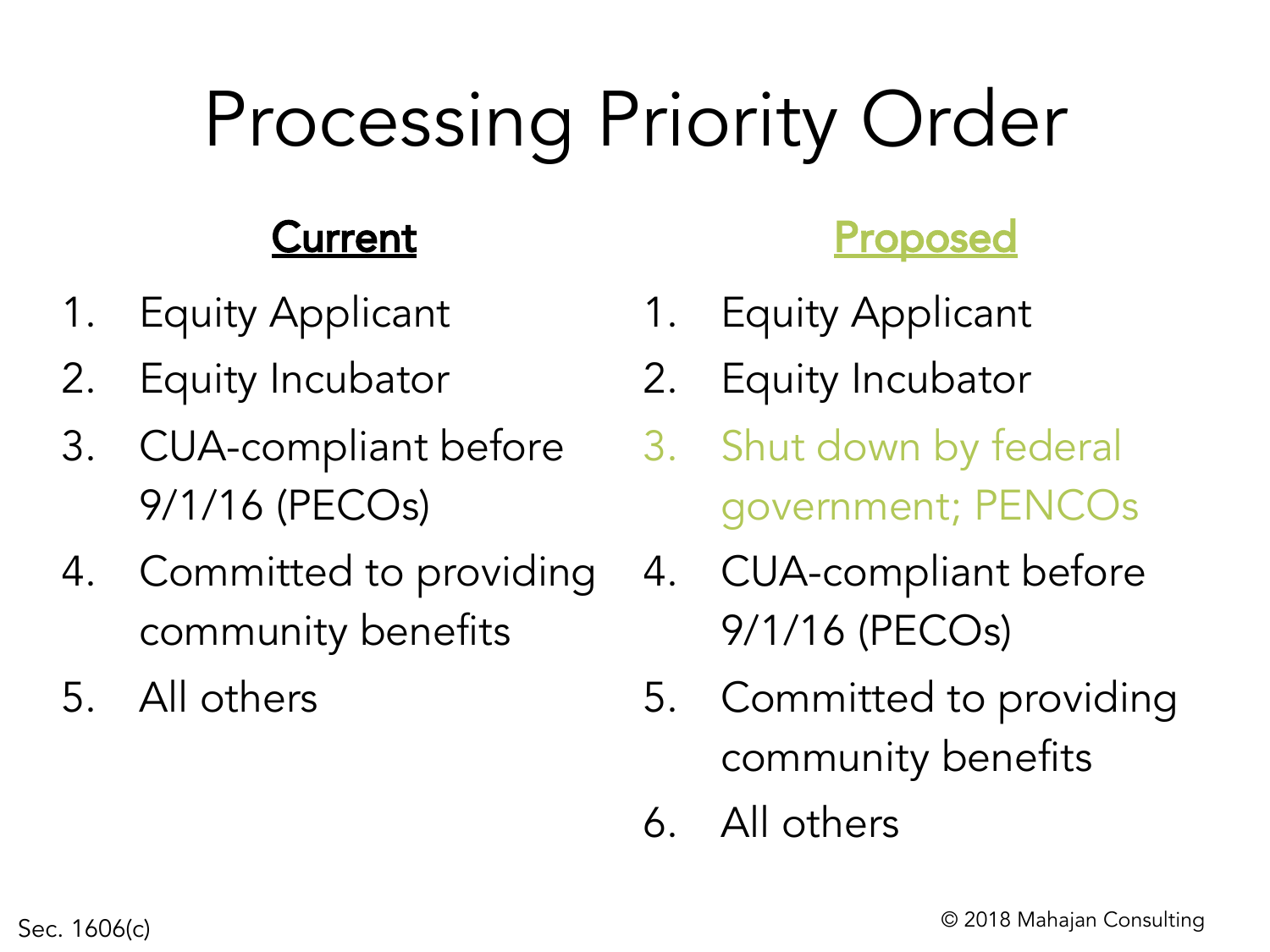# Change in Ownership

Permit amendment to be required when:

- EA's ownership interest decreases
- EA's leadership role changes

Note: BOS also expected to deliberate re: ownership percentage level that triggers permit amendment.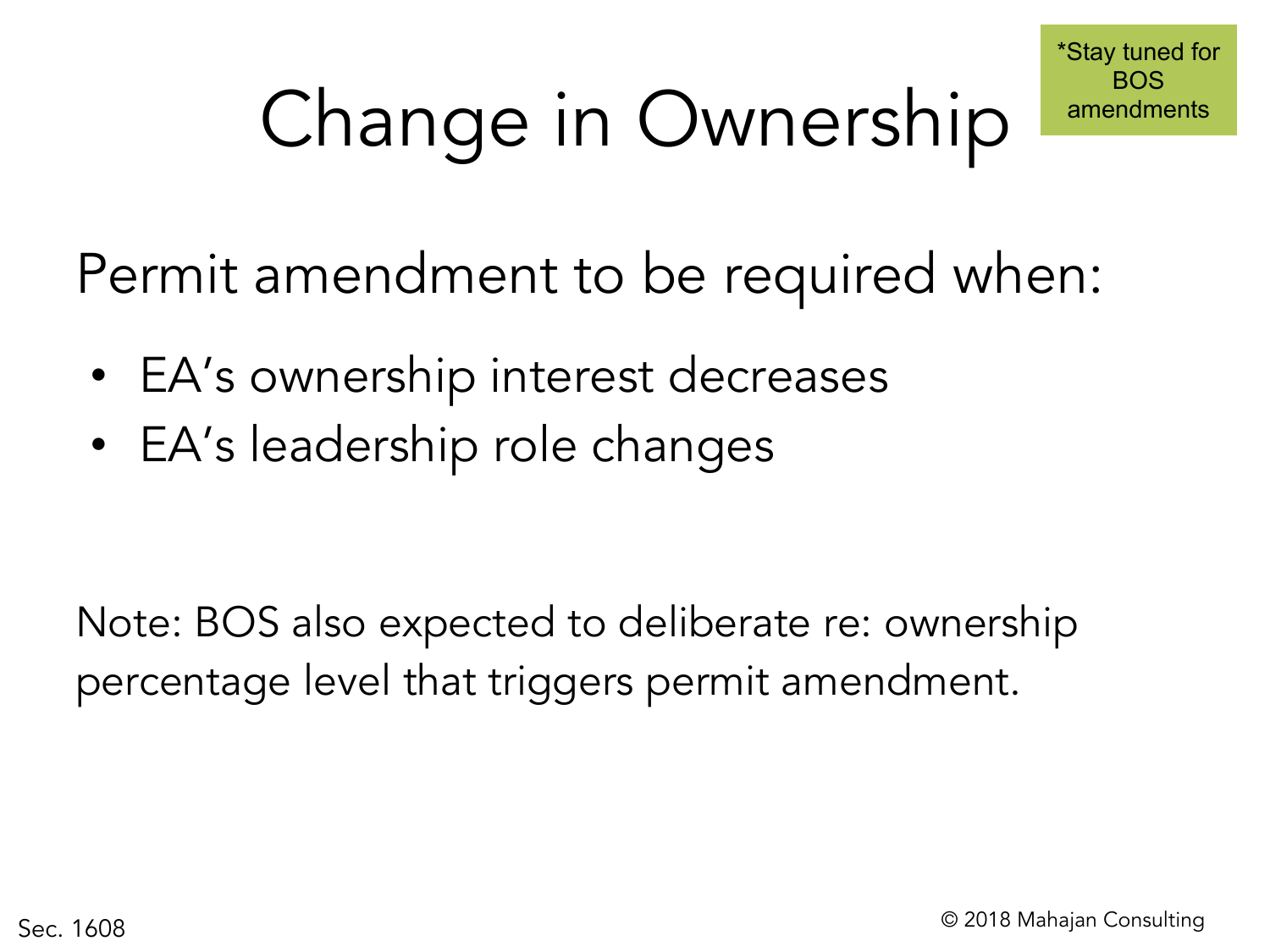# Equity Incubation

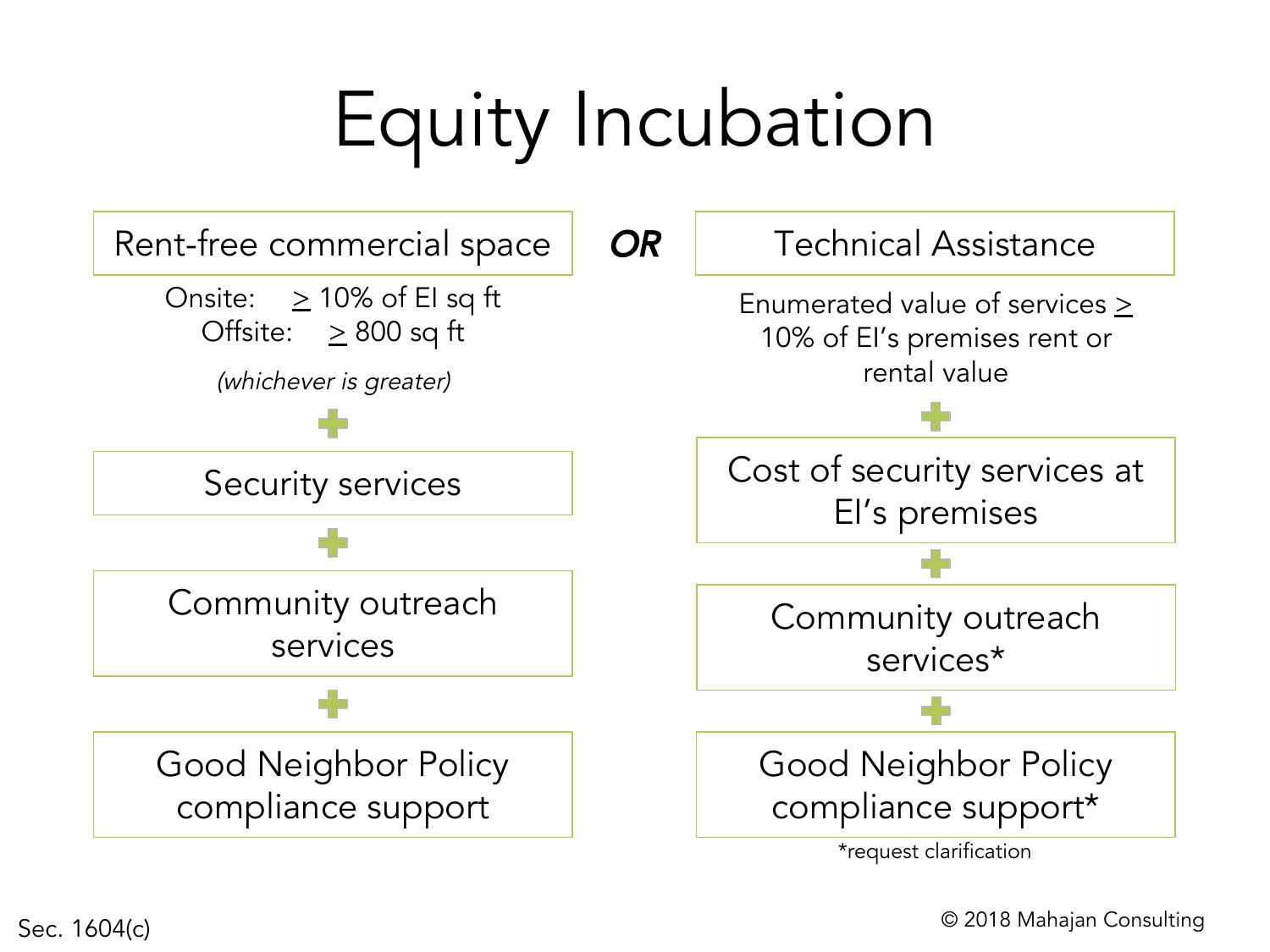# Retail Limits

- Storefront
	- SF's medicinal limits aligned with state's
		- 8 oz cannabis or 12 immature plants
- Delivery
	- SF's medicinal limits aligned with state's
		- 8 oz cannabis or 12 immature plants
	- \$3,000 limit

Sec. 1622; 1628; 1629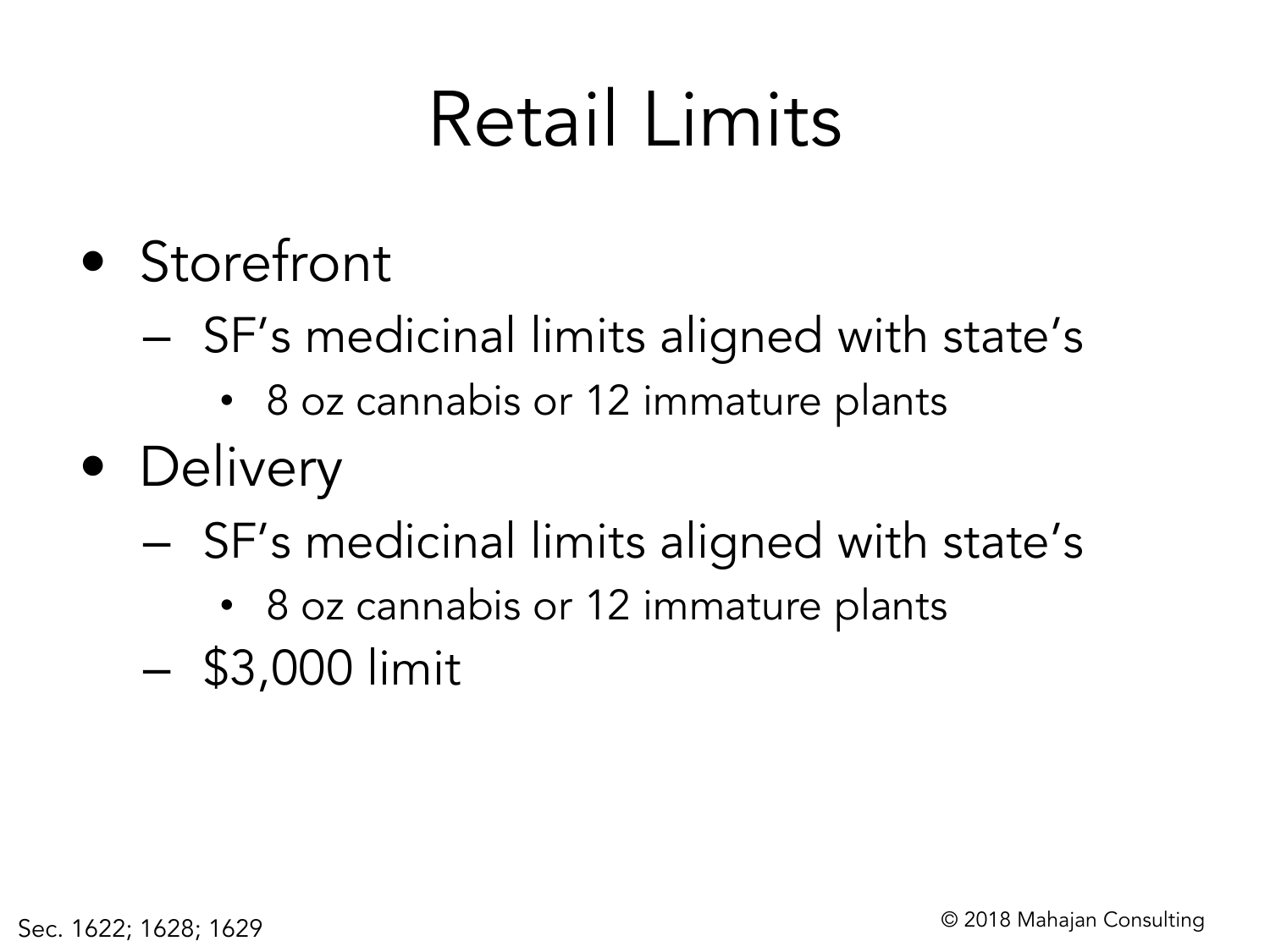# Other changes

- Ownership definitions (1602)
- Loss of lease (1606)
- Permit application information & noticing (1609)
- Controller's report (1613)
- Compliance regardless of current operations (1618)
- Opaque child resistant delivery receptacle (1622)
- Microbusiness activities (1627)
- Article 33 Sunset extended to 12/31/19 (SFHC 3322)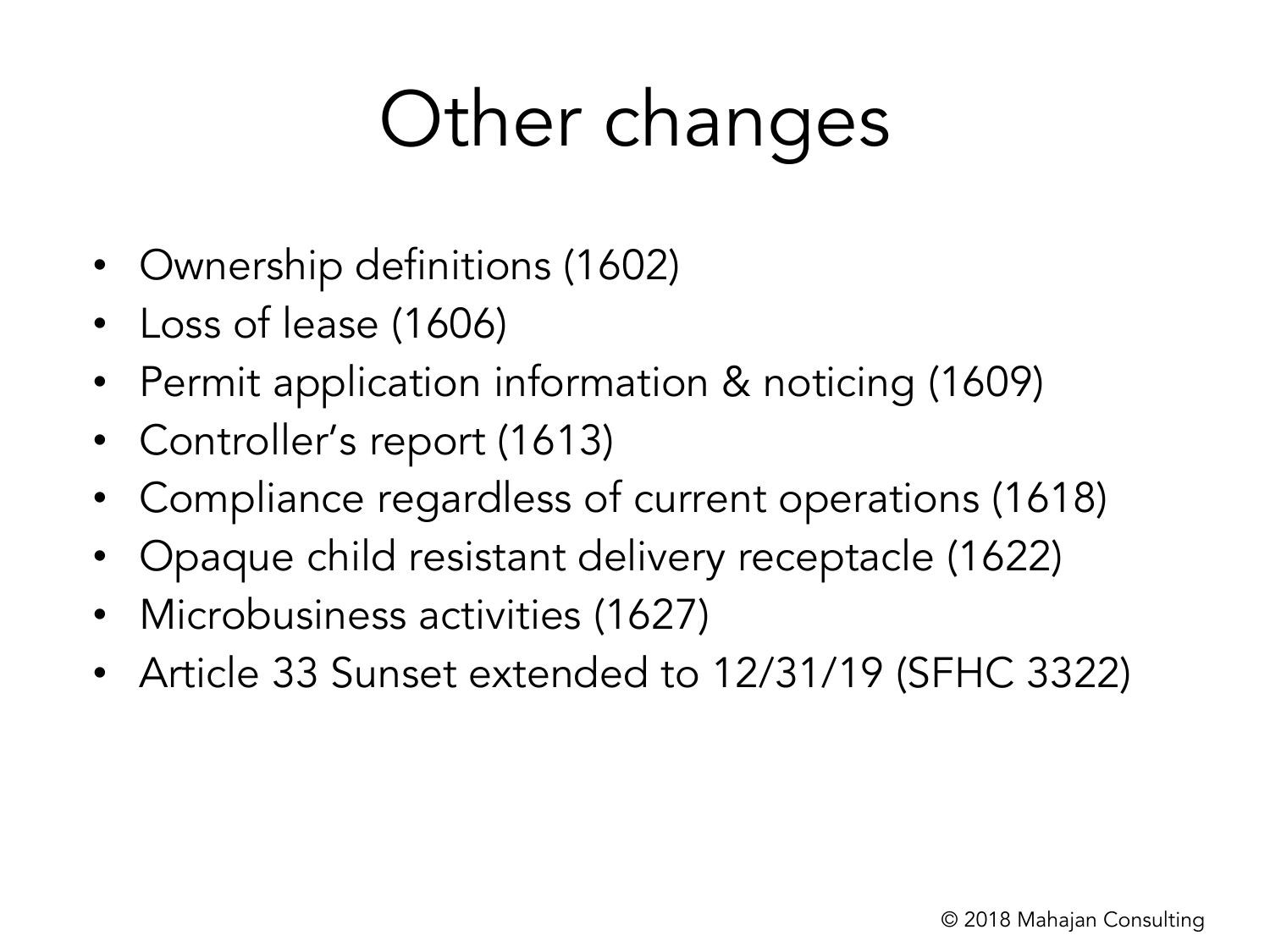### Discussion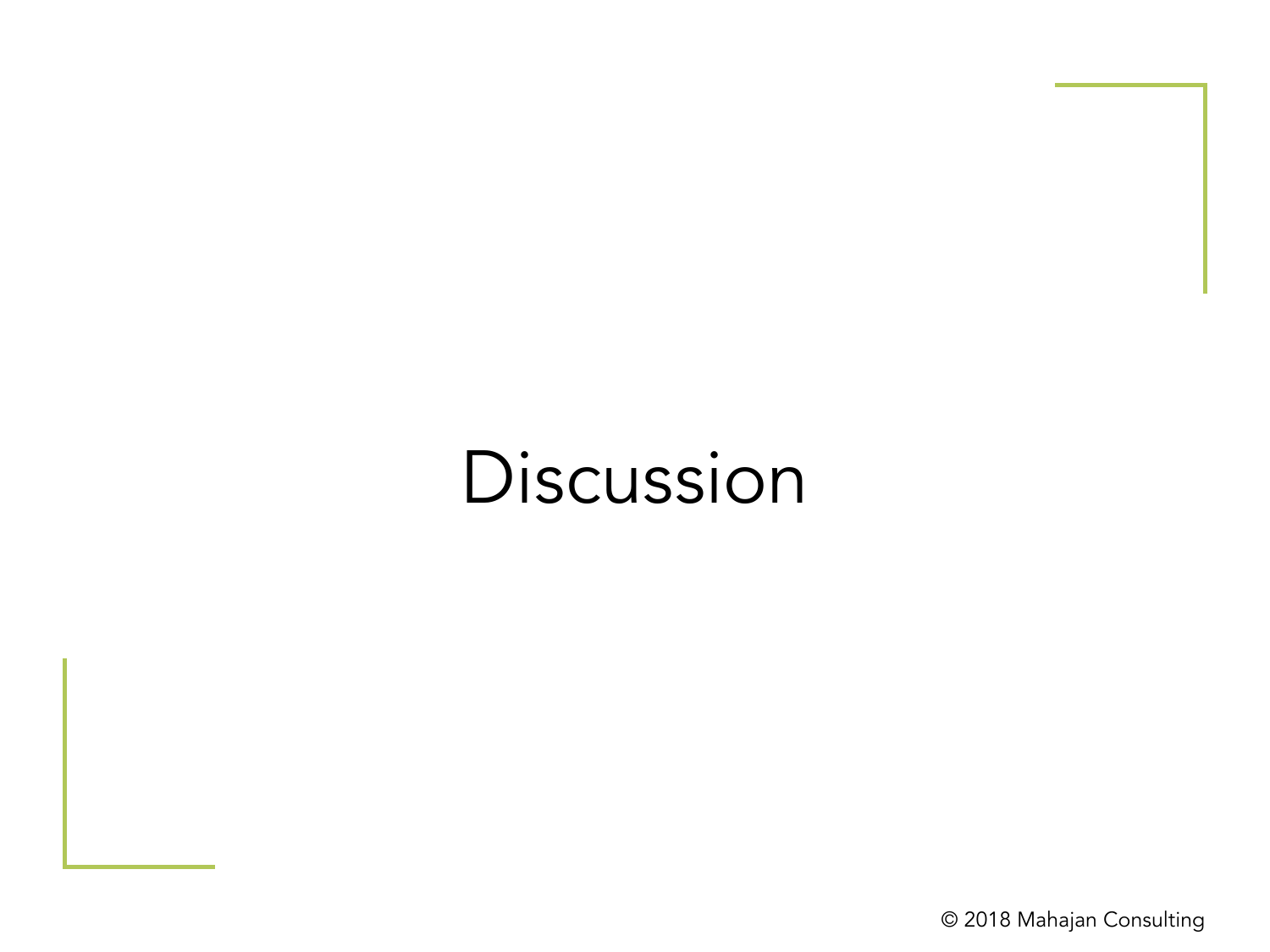# Q & A with Office of Cannabis

© 2018 Mahajan Consulting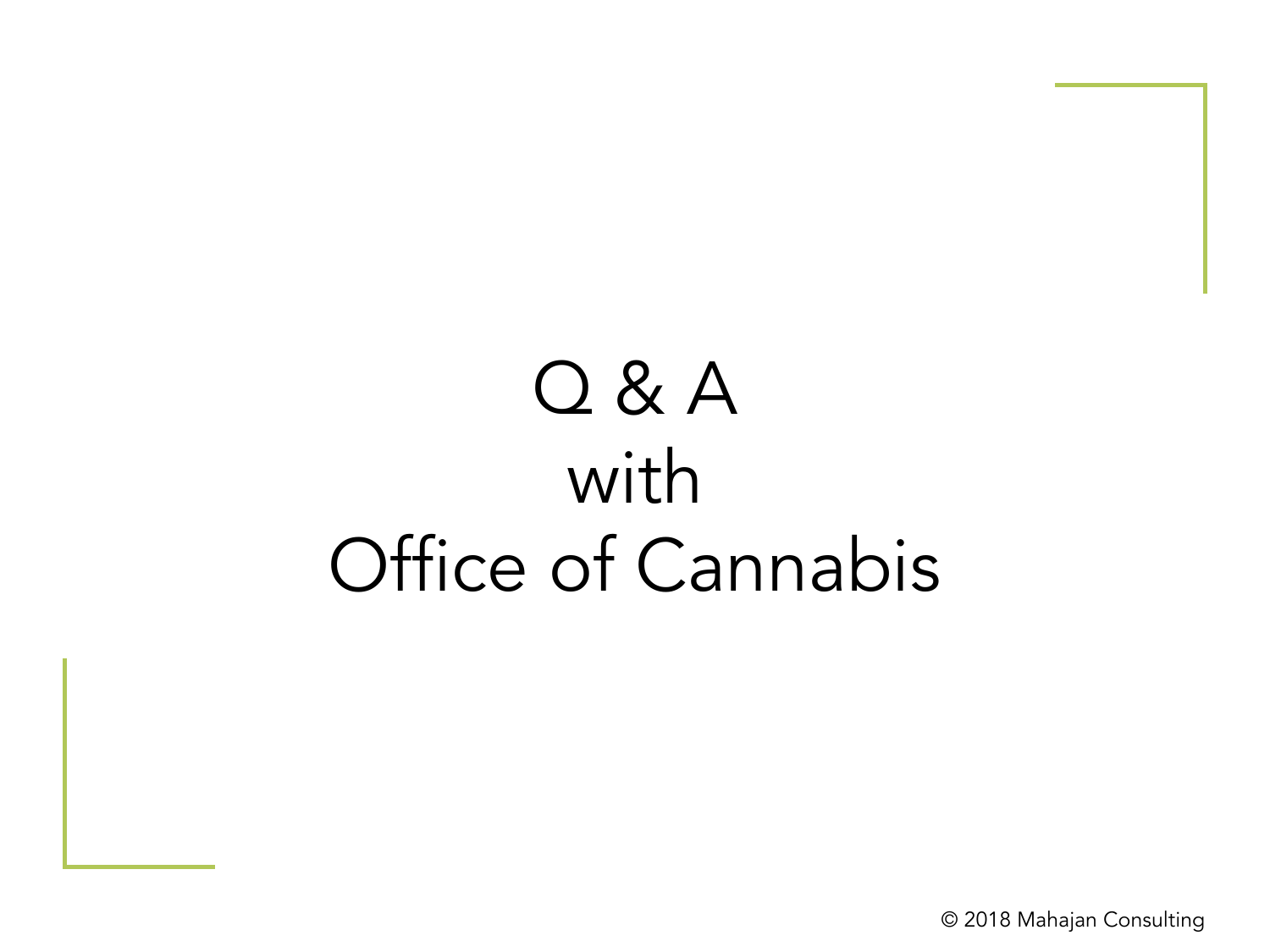# What's next?

- Submit comments
	- to OOC by Friday COB, and/or
	- to Rules (by early next week)
- Rules Committee on 10/24
	- $-$  substantive amendments anticipated  $\rightarrow$  back to Rules (est. special meeting on 10/31)
- Full BOS
	- 1<sup>st</sup> Reading: 11/13 (est.)
	- 2<sup>nd</sup> Reading: 11/27 (est.)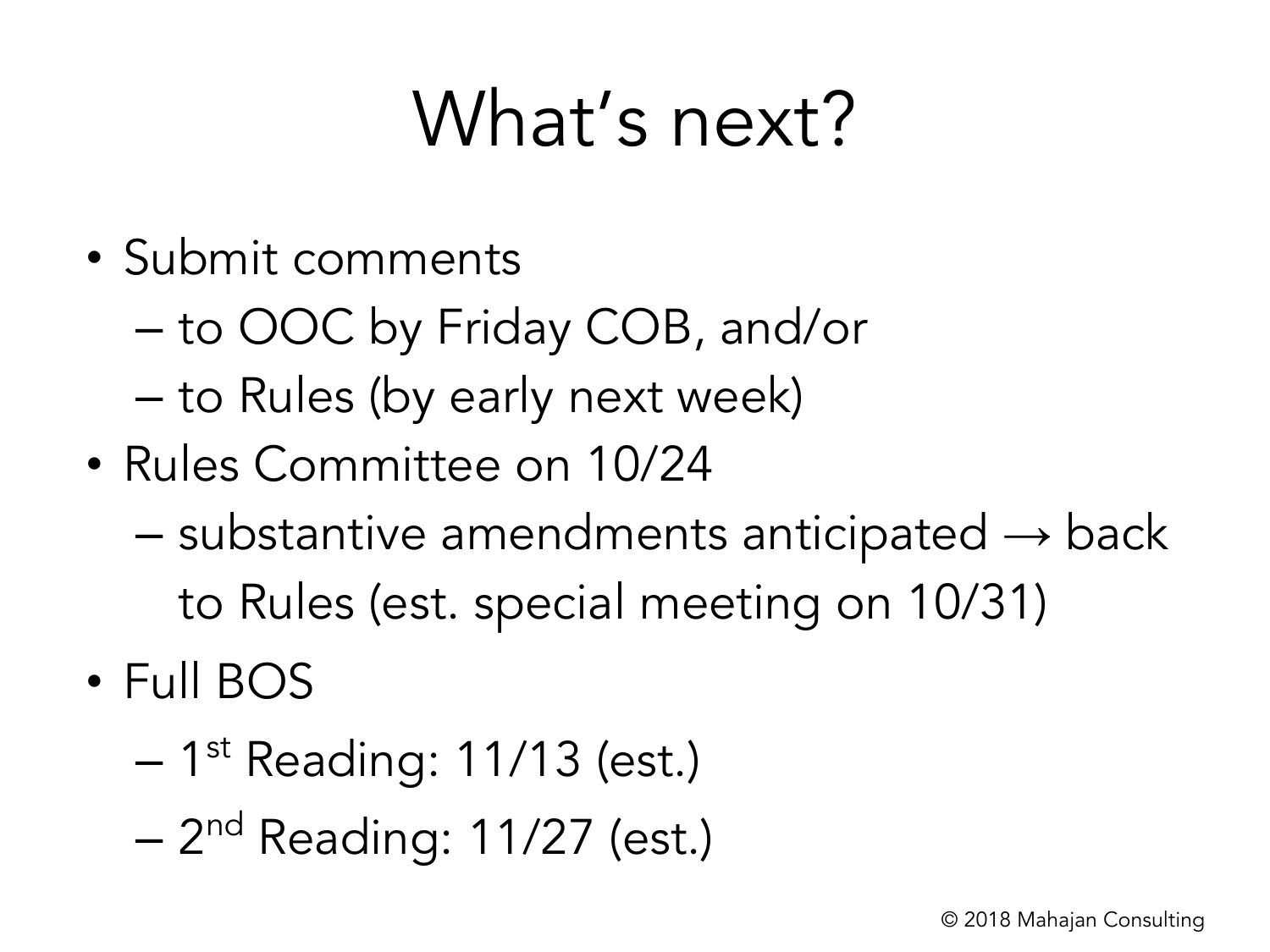## Other announcements

- SFDPH on-site consumption regulations
	- Public comment ends 10/21/18

- State regs on the way this week or next
	- CTRL+R
	- 15 day public comment period; focus on the latest changes